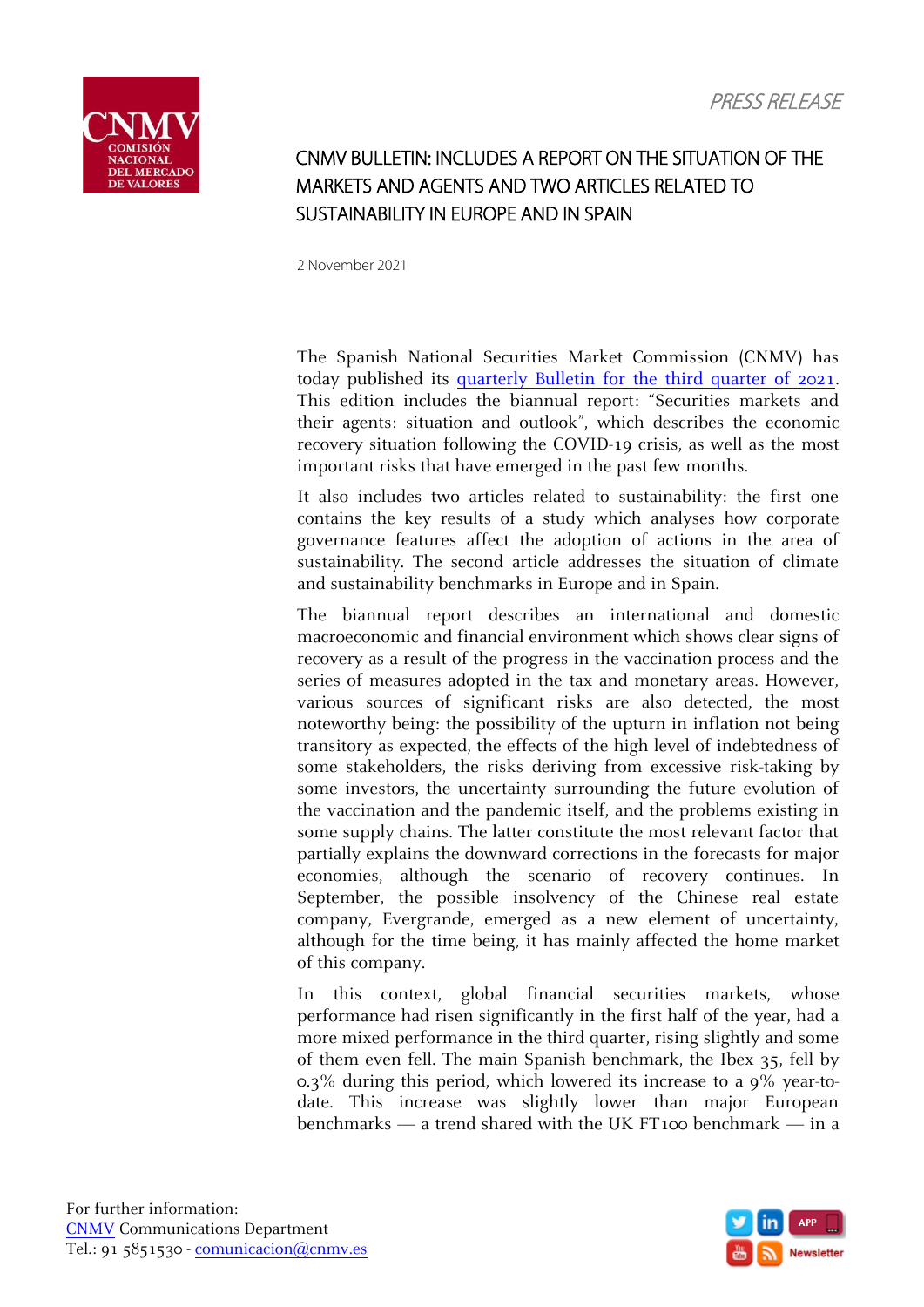

context of small increases in volatility, almost standardised liquidity conditions and further declines in trading volumes.

It is important to highlight that both at European and domestic levels, the raising of new capital on the market through equity issuances increased significantly in the first three quarters of 2021, so that the volume in the period January – September 2021 exceeding that corresponding to each of the previous three full financial years.

For its part, the performance of long-term sovereign debt yields on internal fixed-income markets was relatively homogeneous in the third quarter of the year, rising slightly in most advanced countries, in a context of stronger growth and a pick-up in inflation. In the case of domestic markets, it is important to highlight that issuances of fixedincome assets remained unchanged compared with those of the previous year, although the relevance of debt with ESG criteria increased, currently representing more than 13% of long-term debt issuances by Spanish private issuers.

With regard to entities supervised by the CNMV, it is worth noting the confirmation of the expansionary trend of the investment funds industry, whose total assets increased by more than 10% in the first quarter of the year (to 309 billion euros). The increase in total assets was due to both an increase in net subscriptions of unitholders (18 billion euros) and in the return on portfolio assets (standing at 4.3% for the period from January to June). Liquidity conditions of the portfolio of these schemes continued being satisfactory.

Furthermore, the increase in the total assets of foreign collective investment schemes (CISs) marketed in Spain continued, standing close to 250 billion euros at the end of the six-month period, representing 42 % of the total assets of the CISs marketed in our country.

This report includes three briefs detailing: the most important features of the recent change in the monetary policy strategy of the European Central Bank (ECB), special-purpose acquisition companies (SPACs) as one of the ways of going public on international markets to which most attention has been paid as of late and, finally, the result of the second supervisory exercise of the CNMV using mystery shoppers at bank branches.

The first article, by Irma Martínez García and Silvia Gómez Ansón, from the University of Oviedo, entitled "Sustainable development goals, sustainability and corporate governance (ESG) indices, an analysis of Spanish listed companies" analyses how corporate governance features of companies affect the adoption of actions in the